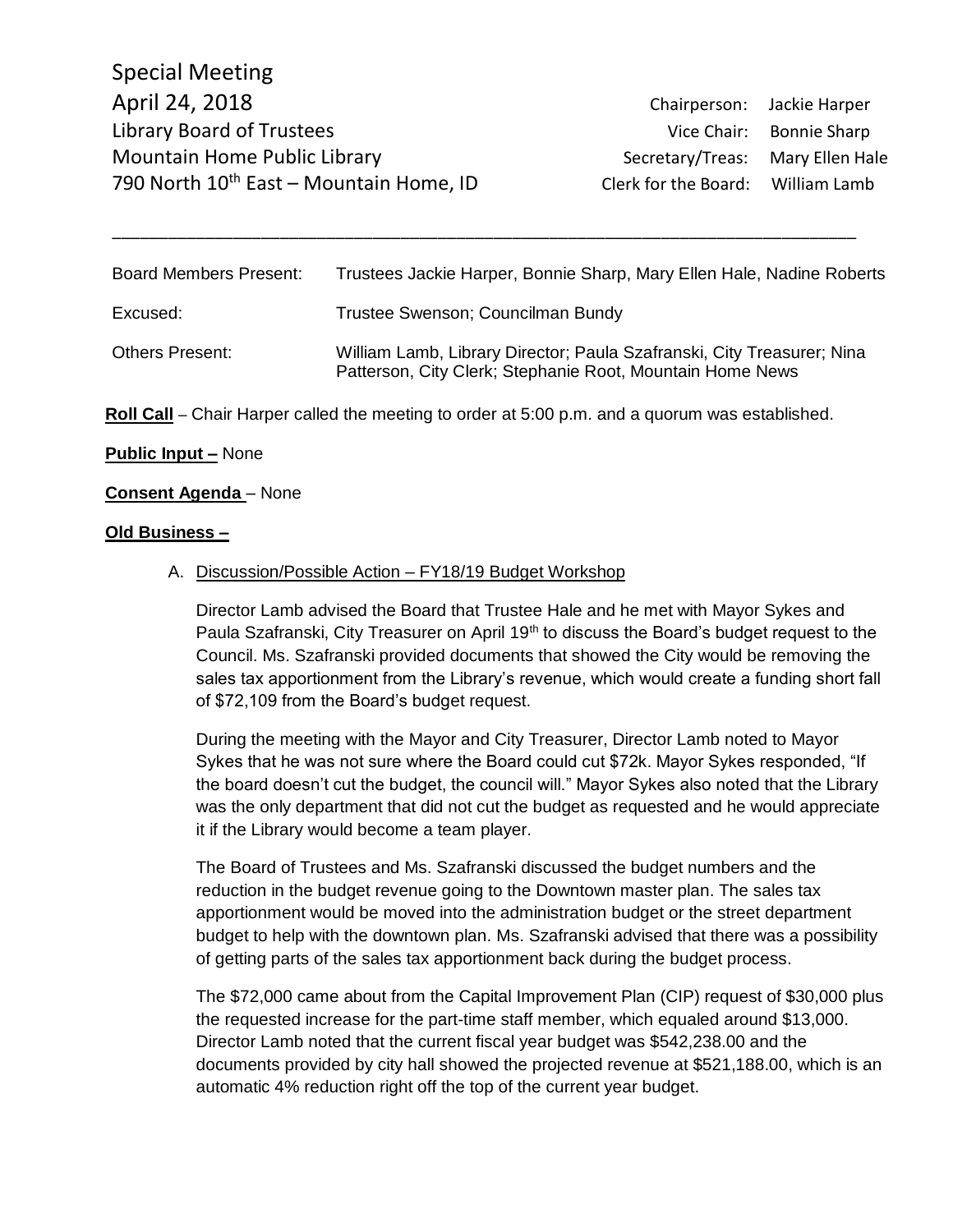Chair Harper asked if the other city departments were cut as well. Ms. Szafranski noted that other departments cut their own budgets but budget sheets were still coming in.

Chair Harper and Director Lamb met the prior week to discuss the budget shortfall and came up with a few solutions for the Board to consider. Among them was removing the \$30,000 CIP request.

Director Lamb also noted he was under the impression that the reduction of the sales tax revenue would be made up elsewhere, possibly from the Library levy rate. A budget cut of 4% right of the top would have consequences not just for the staff but also for the community, including potential issues with maintaining membership in the LYNX! Consortium.

Ms. Szafranski noted that her recommendation would be to push out the part-time employee increase by a few years and the capital improvement plan reduction.

Chair Harper noted that the requested staff increase was due to the increased usage of the Library and was not just because the Library wanted a bigger piece of the City budget.

Director Lamb mentioned that the Library is really considered an essential service for the City as it increases the community's wellbeing and affects whether families want to move to Mountain Home.

Trustees and Director Lamb went over the proposed budget line by line and made the following adjustments:

- Removed book security gates from the Capital Improvement Plan into a 4year lease to own purchase.
- Removed restroom remodel from the Capital Improvement Plan. \*Remodel costs could come out of the Library Debt Service Fund.
- Pulled the part-time staff increase request to the next budget cycle.

The Board was able to reduce the budget request by \$41,053.00, leaving a revenue shortfall of \$31,056.00. Director Lamb advised the Board that if funding was cut further it would drastically effective the ability to provide services to the community.

After further discussion, Trustee Sharp moved the Board approve the revised budget as discussed and have Director Lamb send it forward to the Council as presented. Seconded by Trustee Roberts. Motion Carried.